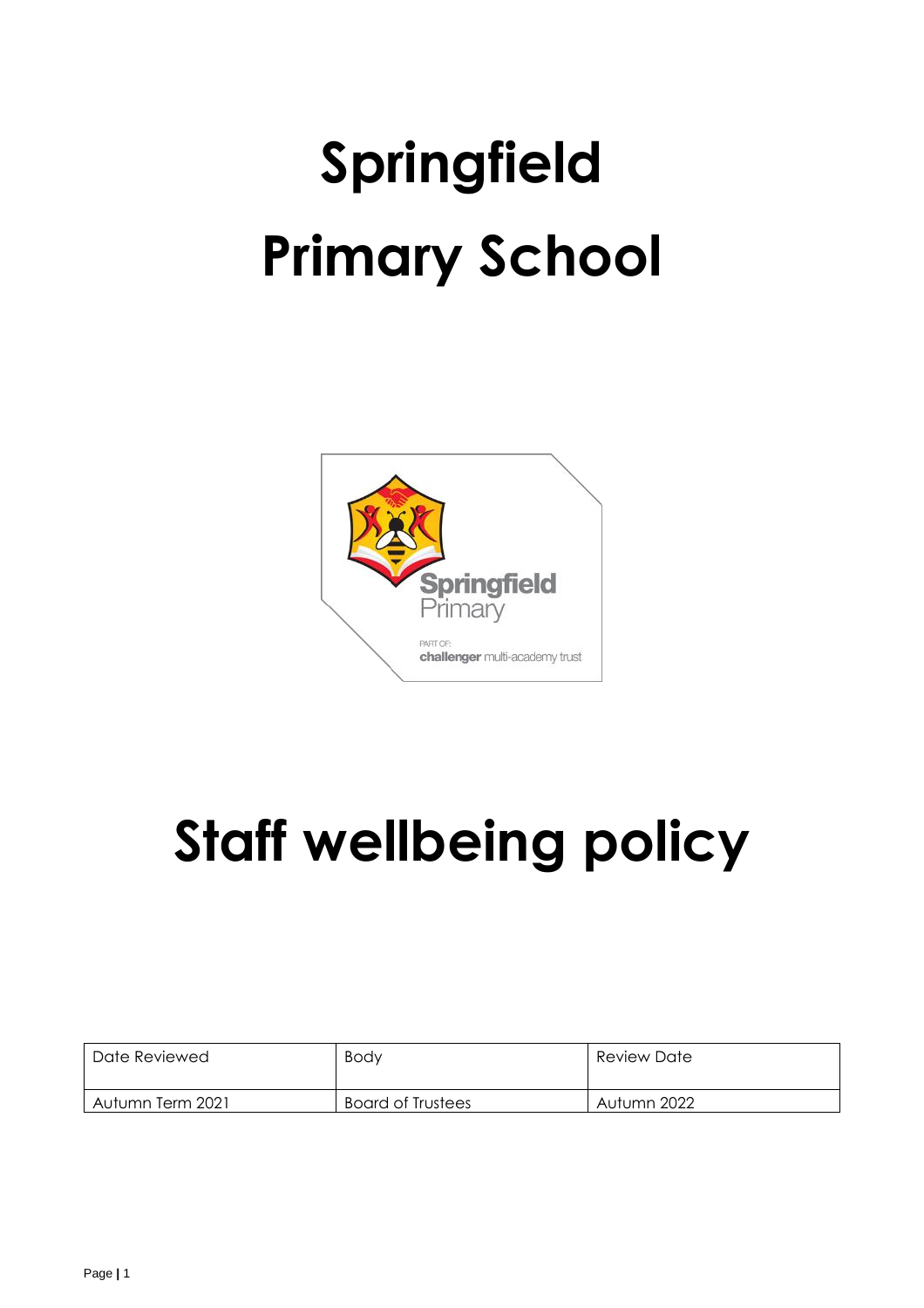# **Contents**

# <span id="page-1-0"></span>**1. Aims**

This policy aims to:

- Support the wellbeing of all staff to avoid negative impacts on their mental and physical health
- Provide a supportive work environment for all staff
- Acknowledge the needs of staff, and how these change over time
- Allow staff to balance their working lives with their personal needs and responsibilities
- Help staff with any specific wellbeing issues they experience
- Ensure that staff understand their role in working towards the above aims

# <span id="page-1-1"></span>**2. Promoting wellbeing at all times**

#### **2.1 Role of all staff**

All staff are expected to:

- Treat each other with empathy and respect
- Keep in mind the workload and wellbeing of other members of staff
- Support other members of staff if they become stressed, such as by providing practical assistance or emotional reassurance
- Report honestly about their wellbeing and let other members of staff know when they need support
- Follow the school's policy on out-of-school hours working, including guidance on when it is and isn't reasonable to respond to communications
- Follow the schools relationship policy and model the ethos and values of the school
- Contribute positively towards morale and team spirit
- Use shared areas respectfully, such as the staff room or offices
- Take part in training opportunities that promote their wellbeing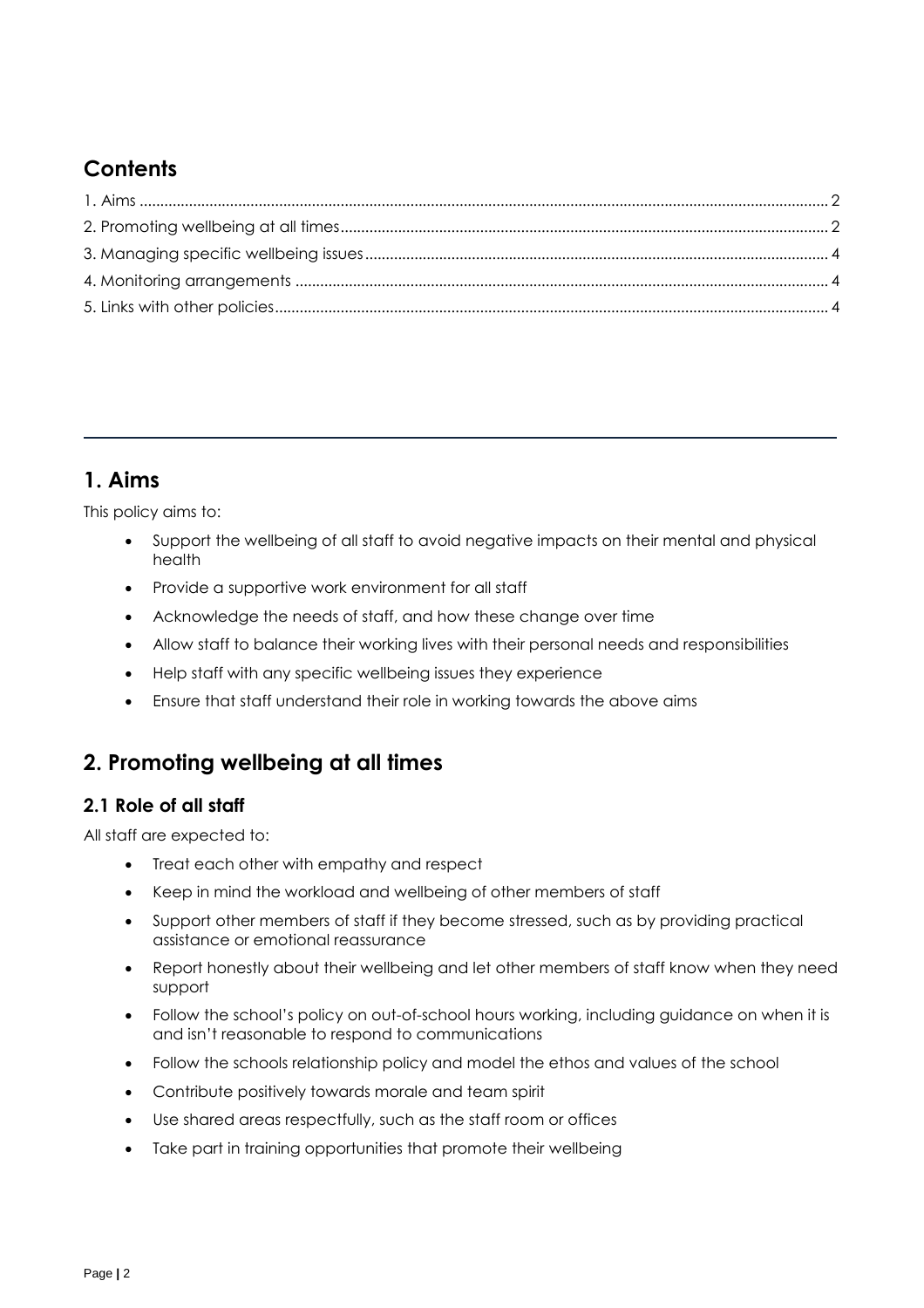#### **2.2 Role of line managers**

Line managers are expected to:

- Maintain positive relationships with their staff and value them for their skills, not their working pattern
- Provide a non-judgemental and confidential support system to their staff
- Take any complaints or concerns seriously and deal with them appropriately using the school's policies
- Monitor workloads and be alert to signs of stress, and regularly talk to staff about their work/life balance
- Make sure new staff are properly and thoroughly inducted and feel able to ask for help
- Understand that personal issues and pressures at work may have a temporary effect on work performance, and take that into account during any appraisal or capability procedures
- Promote information about, and access to, external support services
- Help to arrange personal and professional development training where appropriate
- Keep in touch with staff if they're absent for long periods
- Monitor staff sickness absence, and have support meetings with them if any patterns emerge
- Conduct return to work interviews to support staff back into work
- Conduct exit interviews with resigning staff to help identify any wellbeing issues that led to their resignation

#### **2.3 Role of senior staff**

Senior staff including Miss Caroline Eales (Mental Health and Wellbeing Lead) are expected to:

- Lead in setting standards for conduct, including how they treat other members of staff and adhering to agreed working hours
- Manage a non-judgemental and confidential support system for staff
- Monitor the wellbeing of staff through regular surveys and structured conversations
- Make sure accountability systems are based on trust and professional dialogue, with proportionate amounts of direct monitoring
- Regularly review the demands on staff, such as the time spent on paperwork, and seek alternative solutions wherever possible
- Make sure job descriptions are kept up-to-date, with clearly identified responsibilities and staff being consulted before any changes are made
- Listen to the views of staff and involve them in decision-making processes, including allowing them to consider any workload implications of new initiatives
- Communicate new initiatives effectively with all members of staff to ensure they feel included and aware of any changes occurring at the school
- Establish a clear policy on out-of-school hours working, including on when it is and isn't reasonable for staff to respond to communications, and provide clear guidance to all stakeholders
- Make sure that the efforts and successes of staff are recognised and celebrated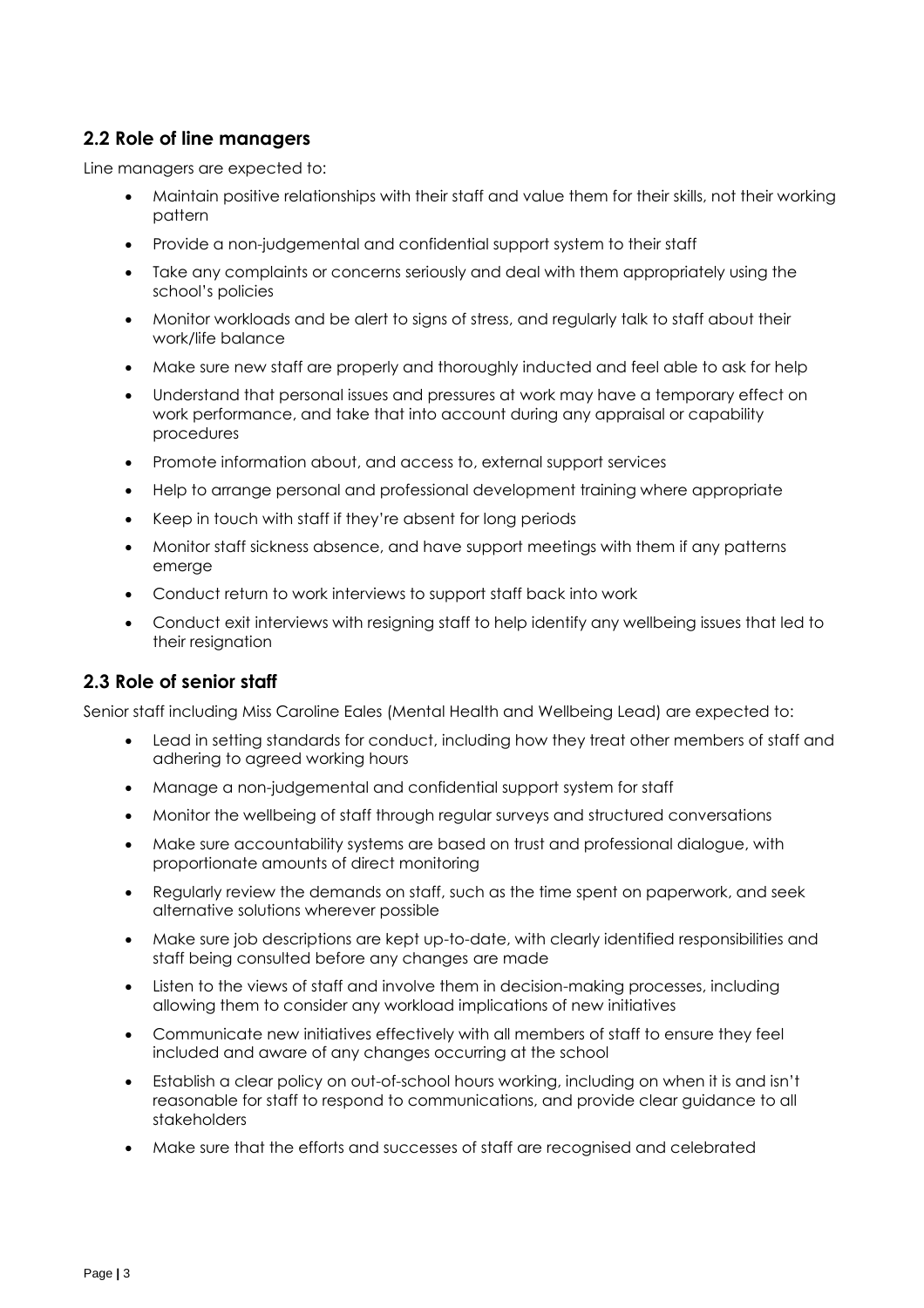- Produce calendars of meetings, deadlines and events so that staff can plan ahead and manage their workload
- Provide resources to promote staff wellbeing, such as training opportunities
- Promote information about, and access to, external support services including our school Trauma Therapist, and make sure that there are clear routes in place to escalate a concern in order to access further support
- Organise extra support during times of stress, such as Ofsted inspections

#### **2.4 Role of the governing board**

The governing board is expected to:

- Make sure the school is fulfilling its duty of care as an employer, such as by giving staff a reasonable workload and creating a supportive work environment
- Monitor and support the wellbeing of the headteacher
- Ensure that resources and support services are in place to promote staff wellbeing
- Make decisions and review policies with staff wellbeing in mind, particularly in regards to workload
- Be reasonable about the format and quantity of information asked for from staff as part of monitoring work
- Ensure that staff are clear about the purpose of any monitoring visits and what information will be required from them

## <span id="page-3-0"></span>**3. Managing specific wellbeing issues**

The school will support and discuss options with any staff that raise wellbeing issues, such as if they are experiencing significant stress at school or in their personal lives.

Where possible, support will be given by line managers or senior staff. This could be through:

- Giving staff time off to deal with a personal crisis in line with school absence policy
- Arranging external support, such as counselling or occupational health services
- Completing a risk assessment and following through with any actions identified
- Reassessing their workload and deciding what tasks to prioritise

At all times, the confidentiality and dignity of staff will be maintained.

#### <span id="page-3-1"></span>**4. Monitoring arrangements**

This policy will be reviewed annually by Miss Caroline Eales, Mental Health and Wellbeing Lead. At every review, it will be approved by the full governing board.

## <span id="page-3-2"></span>**5. Links with other policies**

This policy is linked to our:

- Performance Management policy
- Behaviour policy
- Capability procedure